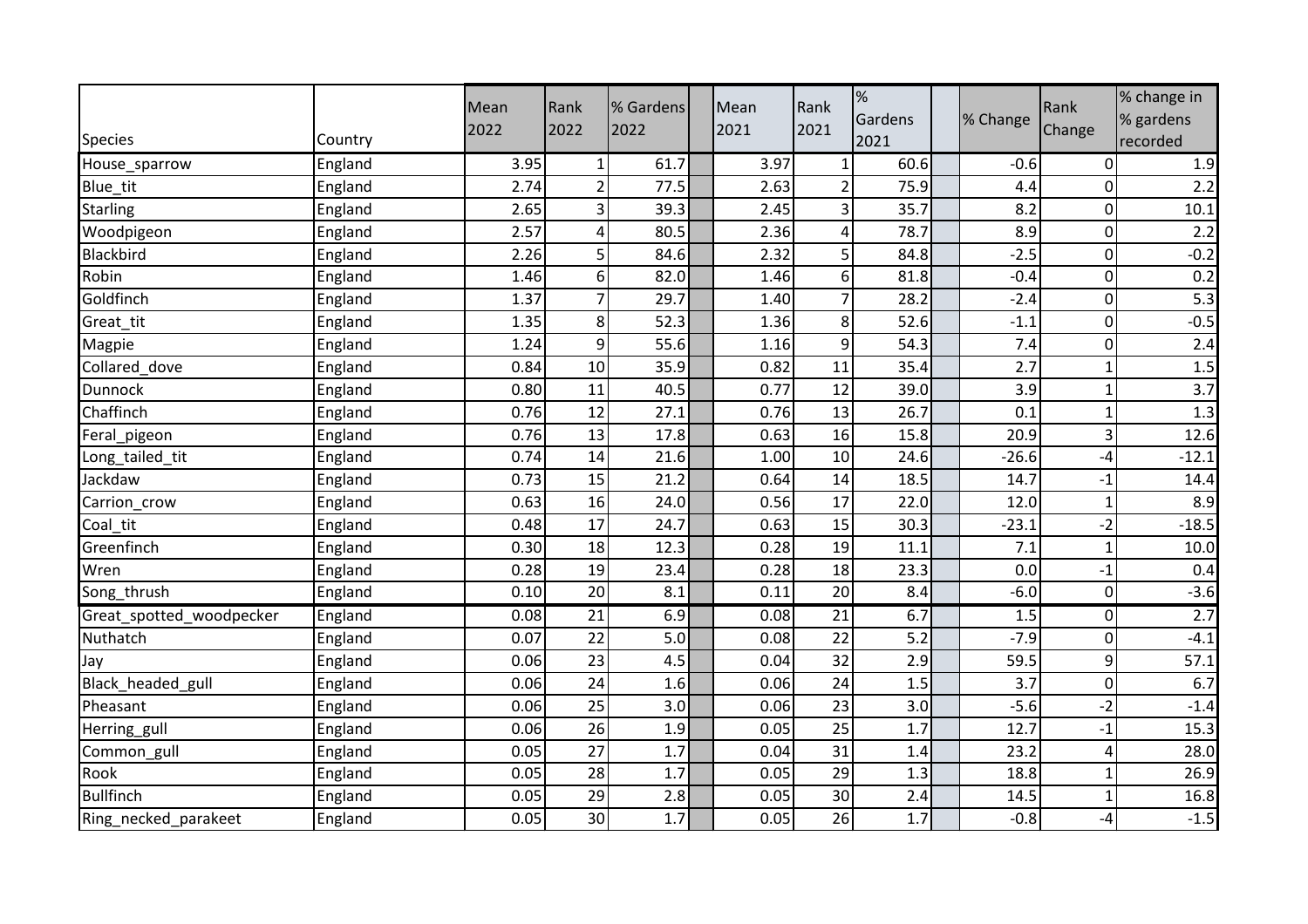| Tree_sparrow              | England | 0.05 | 31 | 1.4 | 0.05 | 27 | 1.3   | 5.3     | $-4$           | 10.2    |
|---------------------------|---------|------|----|-----|------|----|-------|---------|----------------|---------|
| Blackcap                  | England | 0.05 | 32 | 3.6 | 0.05 | 28 | 3.7   | $-4.3$  | $-4$           | $-3.2$  |
| Pied_wagtail              | England | 0.04 | 33 | 2.4 | 0.03 | 34 | 2.0   | 15.3    | $\mathbf{1}$   | 18.2    |
| Red_kite                  | England | 0.03 | 34 | 1.8 | 0.02 | 36 | 1.4   | 29.3    | $\overline{c}$ | 26.0    |
| <b>Buzzard</b>            | England | 0.02 | 35 | 1.7 | 0.02 | 37 | 1.3   | 27.4    | $\overline{2}$ | 29.1    |
| Mallard                   | England | 0.02 | 36 | 0.5 | 0.01 | 40 | 0.4   | 71.0    | 4              | 37.4    |
| Siskin                    | England | 0.02 | 37 | 0.9 | 0.03 | 35 | $1.0$ | $-26.1$ | $-2$           | $-14.3$ |
| Sparrowhawk               | England | 0.02 | 38 | 1.6 | 0.02 | 38 | 1.7   | $-6.6$  | $\overline{0}$ | $-6.6$  |
| Redwing                   | England | 0.01 | 39 | 0.5 | 0.03 | 33 | 1.1   | $-58.0$ | -6             | $-52.3$ |
| Moorhen                   | England | 0.01 | 40 | 0.7 | 0.01 | 43 | 0.5   | 40.4    | 3              | 28.6    |
| Stock dove                | England | 0.01 | 41 | 0.7 | 0.01 | 44 | 0.5   | 36.6    | $\mathsf{3}$   | 39.2    |
| Green woodpecker          | England | 0.01 | 42 | 1.0 | 0.01 | 42 | 1.0   | $-1.3$  | $\overline{0}$ | $-1.3$  |
| Fieldfare                 | England | 0.01 | 43 | 0.4 | 0.02 | 39 | 0.6   | $-44.8$ | $-4$           | $-38.2$ |
| Goldcrest                 | England | 0.01 | 44 | 0.7 | 0.01 | 41 | 0.9   | $-18.3$ | $-3$           | $-20.3$ |
| Grey_wagtail              | England | 0.01 | 45 | 0.7 | 0.01 | 45 | 0.6   | 13.3    | $\overline{0}$ | 15.0    |
| Grey_heron                | England | 0.01 | 46 | 0.6 | 0.01 | 49 | 0.5   | 8.6     | 3              | 8.6     |
| Kestrel                   | England | 0.01 | 47 | 0.6 | 0.01 | 48 | 0.5   | 5.5     | $\mathbf{1}$   | 5.5     |
| Marsh tit                 | England | 0.01 | 48 | 0.4 | 0.01 | 46 | 0.5   | $-11.2$ | $-2$           | $-7.9$  |
| Mistle_thrush             | England | 0.00 | 49 | 0.4 | 0.01 | 47 | 0.4   | $-12.4$ | $-2$           | $-11.4$ |
| Lesser_spotted_woodpecker | England | 0.00 | 50 | 0.4 | 0.00 | 51 | 0.4   | 9.5     | $\mathbf{1}$   | 9.5     |
| Treecreeper               | England | 0.00 | 51 | 0.4 | 0.01 | 50 | 0.5   | $-20.3$ | $-1$           | $-20.3$ |
| <b>Brambling</b>          | England | 0.00 | 52 | 0.3 | 0.00 | 61 | 0.1   | 271.7   | $\mathsf{g}$   | 196.8   |
| Raven                     | England | 0.00 | 53 | 0.3 | 0.00 | 53 | 0.2   | 26.6    | $\overline{0}$ | 37.7    |
| Yellowhammer              | England | 0.00 | 54 | 0.1 | 0.00 | 57 | 0.1   | 12.8    | 3              | 14.9    |
| Reed bunting              | England | 0.00 | 55 | 0.2 | 0.00 | 54 | 0.1   | $-3.3$  | $-1$           | 2.6     |
| Mute_swan                 | England | 0.00 | 56 | 0.1 | 0.00 | 58 | 0.1   | 12.4    | $\overline{2}$ | 22.7    |
| Barn_owl                  | England | 0.00 | 57 | 0.2 | 0.00 | 55 | 0.2   | $-17.2$ | $-2$           | $-17.2$ |
| Redpoll                   | England | 0.00 | 58 | 0.1 | 0.00 | 56 | 0.1   | $-16.5$ | $-2$           | $-15.6$ |
| Red_legged_partridge      | England | 0.00 | 59 | 0.1 | 0.00 | 59 | 0.1   | 29.0    | $\overline{0}$ | 39.6    |
| Willow_tit                | England | 0.00 | 60 | 0.2 | 0.00 | 52 | 0.2   | $-48.4$ | $-8$           | $-27.7$ |
| Chiffchaff                | England | 0.00 | 61 | 0.1 | 0.00 | 60 | 0.1   | 26.8    | $-1$           | 26.8    |
| Tawny owl                 | England | 0.00 | 62 | 0.1 | 0.00 | 62 | 0.1   | 23.6    | $\overline{0}$ | 23.6    |
| Lesser_black_backed_gull  | England | 0.00 | 63 | 0.1 | 0.00 | 63 | 0.0   | 36.1    | $\overline{0}$ | 36.1    |